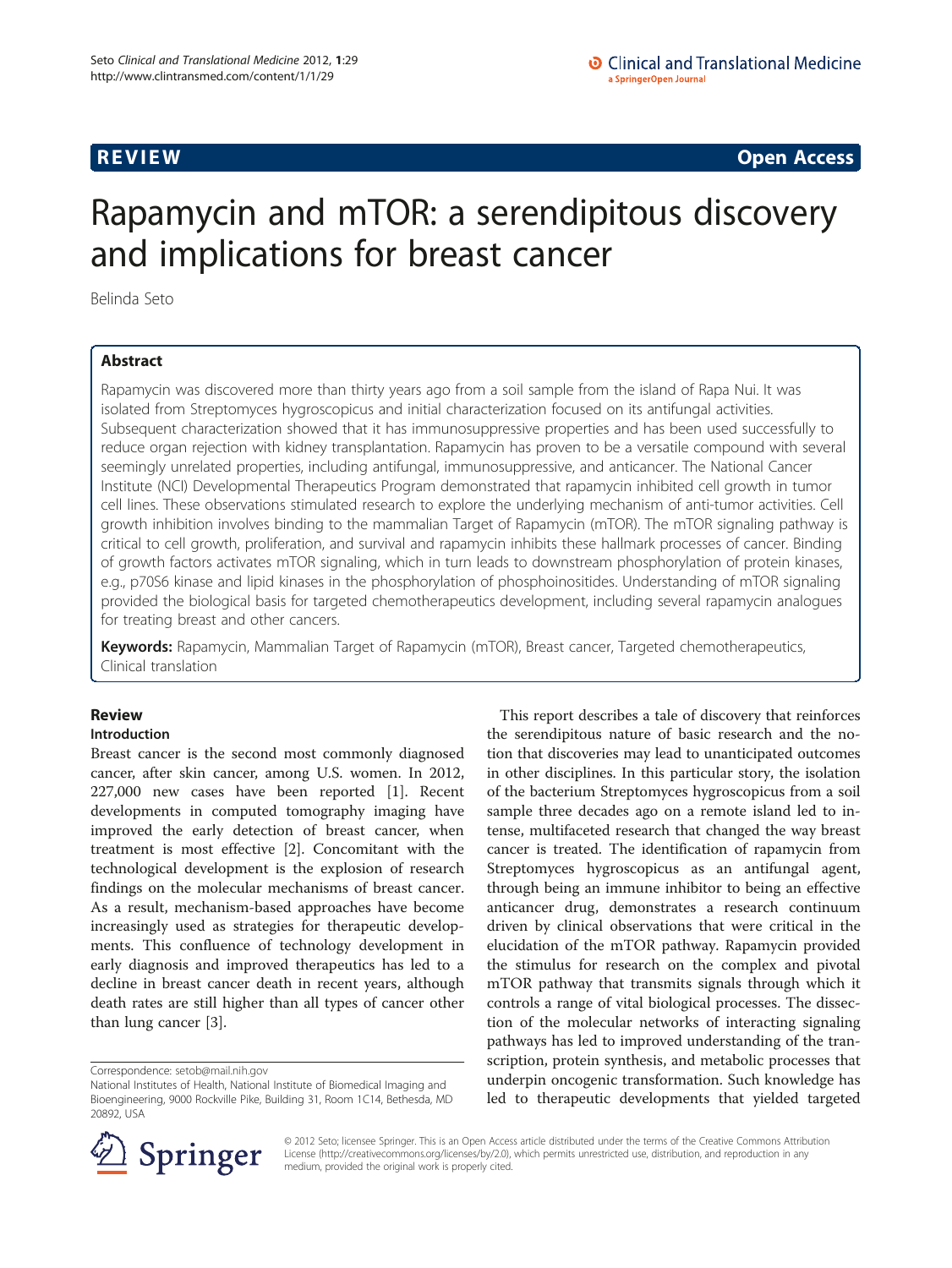drugs for breast cancer patients. For patients who are estrogen and/or progesterone receptor positive, endocrine therapies offer treatments that interfere with the signaling pathway involved in cell growth and proliferation. Two targeted therapeutic examples include aromatase inhibitors, which interfere with estrogen production, and tamoxifen, which interferes with estrogen binding to the receptor. For patients who are HER-2 positive, targeted therapies with HER2 antibodies, such as trastuzumab and lapatinib, offer possible treatment options [[4\]](#page-5-0).

This review will focus on the mammalian Target of Rapamycin (mTOR) pathway and also provide a perspective on translational research, from the chemical and pharmacologic characterization of rapamycin to the molecular mechanisms of breast cancer, ending with clinical applications and treatments.

#### Discovery of rapamycin

Rapamycin, (also known by its generic name, Sirolimus) is a natural product isolated from Streptomyces hygroscopicus, found on the island of Rapa Nui in 1972 [\[5](#page-5-0)]. Structural studies showed that it is similar to an antibiotic FK506 [[6\]](#page-5-0), a macrolide lactone. Studies following its discovery showed rapamycin to exhibit multiple properties, including antibacterial activity, antifungal (anti-Candida), and immunosuppressive effects. It inhibits antigen-induced T cell and B cell proliferation and antibody formation. The latter finding has significant clinical implications as rapamycin was developed into an immunosuppressant drug for patients following organ transplantation. It was approved by the U.S. Food and Drug Administration (FDA) as a prophylaxis for renal rejection. Wyeth Pharmaceuticals marketed Rapamune as an immunosuppressant for use in conjunction with corticosteroids and cyclosporine to prevent kidney rejection [[7\]](#page-5-0).

The discovery that rapamycin was an immunosuppressant might not have led to testing its potential as a viable tumor suppressor if it were not for the research of Dr. Suren Sehgal at Ayerst Research Laboratories, Montreal, where rapamycin was isolated in 1972. Intuitively one would have thought that an immunosuppressive compound would prevent an immune response against tumor cells and therefore would not be a likely anticancer drug. But Dr. Sehgal observed that this compound appeared to possess novel properties beyond its immunosuppressive activities [\[8](#page-5-0)]. He sent a sample of rapamycin to the National Cancer Institute (NCI) Developmental Therapeutics Program and requested anti-tumor activity screening. As a standard screening protocol, NCI initially tested compounds for growth inhibition against a limited number of human tumor cell lines. If the compound showed inhibition against one of more of these cell lines, it would be further tested

for growth inhibition or killing of one or more of the NCI standard 60 human tumor cell lines with varying concentrations of the compounds. Approximately 2% of the 2500 compounds tested annually proceed to the next stages of in vivo tests in xenographs in mice. Against the 60 tumor cell line panel, rapamycin was found to inhibit the growth of a number of tumor cell lines including mammary, colon 26, B16 43 melanocarcinma, and EM ependymoblastoma [[9\]](#page-5-0). Based on these test results, NCI advanced rapamycin as a priority drug.

#### Mammalian Target of Rapamycin (mTOR)

Following the NCI finding of anti-tumor activities in rapamycin, numerous reports were published confirming its inhibitory effect on cell growth [[10](#page-5-0),[11](#page-5-0)] in several organisms: Saccharomyces cerevisiae [\[12\]](#page-5-0), Drosophila [[13,14\]](#page-5-0), Caenorhabditis elegans [\[15](#page-5-0)], fungus [[16\]](#page-5-0), plants [[17\]](#page-5-0), and mammals [[18\]](#page-5-0). In these organisms, the inhibitory mechanism involves binding to the target proteins, collectively named Target of Rapamycin (TOR) [\[12](#page-5-0)]. The specifics of the inhibitory mechanisms differ with the various organisms. However, there are consistent observations that these proteins are highly conserved evolutionarily [\[19](#page-5-0)]. TOR protein sequences from eukaryotes share approximately 40% to 60% homology and several structural motifs are conserved [[20\]](#page-5-0). Human TOR protein showed even higher homology in the primary sequence with other mammalian TORs (mTOR), 95% [\[21\]](#page-5-0).

Biochemical studies showed that mTOR forms two complexes: mTORC1 and mTORC2 [\[22](#page-5-0)]. The mTORC1 complex is composed of mTOR, Raptor (regulatory-associated protein of mTOR) and mLST8/ GβL (mammalian lethal with Sec13protein8/G-protein  $β$ -subunit-like protein), PRAS<sub>40</sub> (proline-rich AKT substrate of 40kDa) and DEPTOR (DEP-domain-containing mTOR-interacting protein) [\[23\]](#page-5-0). mTORC1 is the catalytic kinase complex. The component proteins of mTORC1 contain a large number of conserved motifs, including those that are essential for protein-protein interactions. This observation, together with the finding of kinase activity in this complex, suggests that this complex may be the nexus for mTOR signaling. Rapamycin does not inhibit the mTORC1 kinase activity directly. It initially forms a complex with the FK506 binding protein  $(FKPB<sub>12</sub>)$ , which in turn binds mTORC1 [\[24-27](#page-5-0)].

The observation that TOR proteins are conserved across the broad spectrum of organisms, from simple eukaryotes to mammals, led to subsequent investigations of TOR functions. The assumption that TORs might play a vital role in survival is well-grounded, as these proteins, with some variations structurally, are conserved through evolution. Thus, it is concluded that TOR functions are not only fundamental to survival, but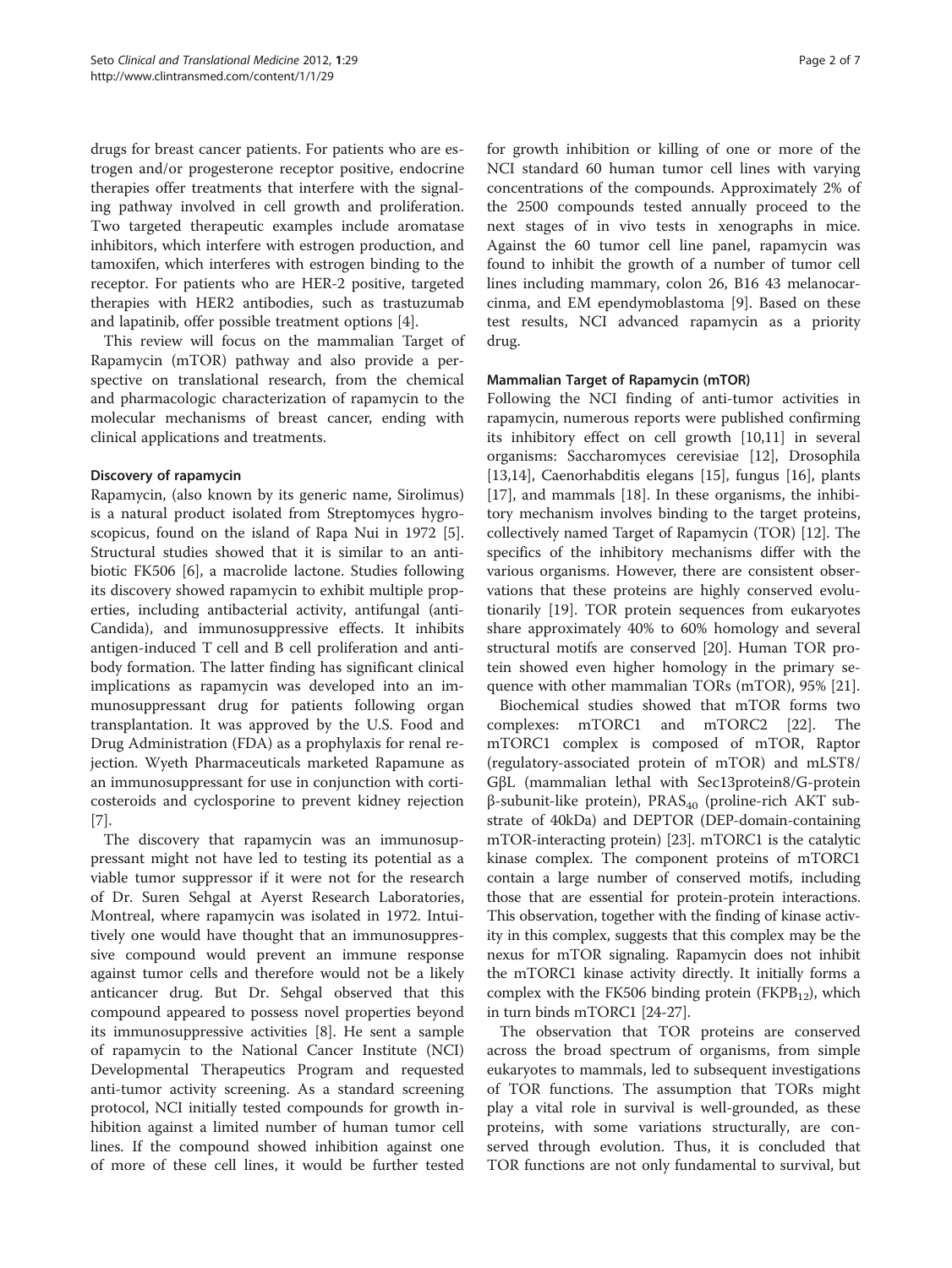that they afford evolutionary advantages. For its vital role in cell survival, the TOR pathway receives signaling inputs from insulin, growth factors and nutrients. The TOR pathway is central to regulating cell growth (cell size or mass) and proliferation (cell number), and responding to stress such as nutrient starvation (glucose or amino acids) that ultimately affects cellular energy levels [\[13,14,28,29\]](#page-5-0). Underpinning mTOR's involvement in cell growth are the associated processes including transcription, protein translation, and cell cycle regulation from G1 to S phase. Given the importance of these biological processes, it should come as no surprise that the TOR pathway is involved in many disease processes. While a comprehensive review of mTOR's role in disease processes is beyond the scope of this report, it is important to understand the mTOR signaling mechanism as it underlies many disease processes and has served to guide cancer therapeutic development and treatment.

#### mTOR signaling pathway and regulatory network

mTOR is a serine/threonine kinase of the phosphatidylinositol 3-kinase-related kinase family, and it is regulated

through the  $PI_3K$  and Akt/PKB pathway [\[30\]](#page-5-0). Growth factors (insulin-like growth factor 1 (IGF-1), insulin, epidermal growth factor, vascular epithelial growth factor) when bound to the cell surface receptors, activate the intracellular signaling of the  $PI_3K/Akt$  pathway (Figure 1). The downstream effect of this activation is the phosphorylation of p70S6 Kinase and 4EBP1 [\[31](#page-5-0)]. An additional downstream effect is an increased phosphorylation of serine<sub>2448</sub> on mTOR. Indication that mTOR signaling is involved in oncogenic transformation stemmed from studies of Akt mutants with kinase activity but failed to phosphorylate p70S6 kinase and 4EBP1. These mutants failed to transform chicken embryo fibroblast cells [[32\]](#page-5-0). mTOR-driven phosphorylation of key proteins is an intricate balance of regulatory switches that determine which mRNA will be translated as a result of mTOR kinase activity. For example, mTOR phosphorylation of p70S6 kinase leads to downstream phosphorylation of the 40S ribosomal protein S6, resulting in increased translation from mRNAs that contain the 5'-terminal oligopyrimidine tract, such as those for the elongation factor-1 $\alpha$  [\[33](#page-5-0)].

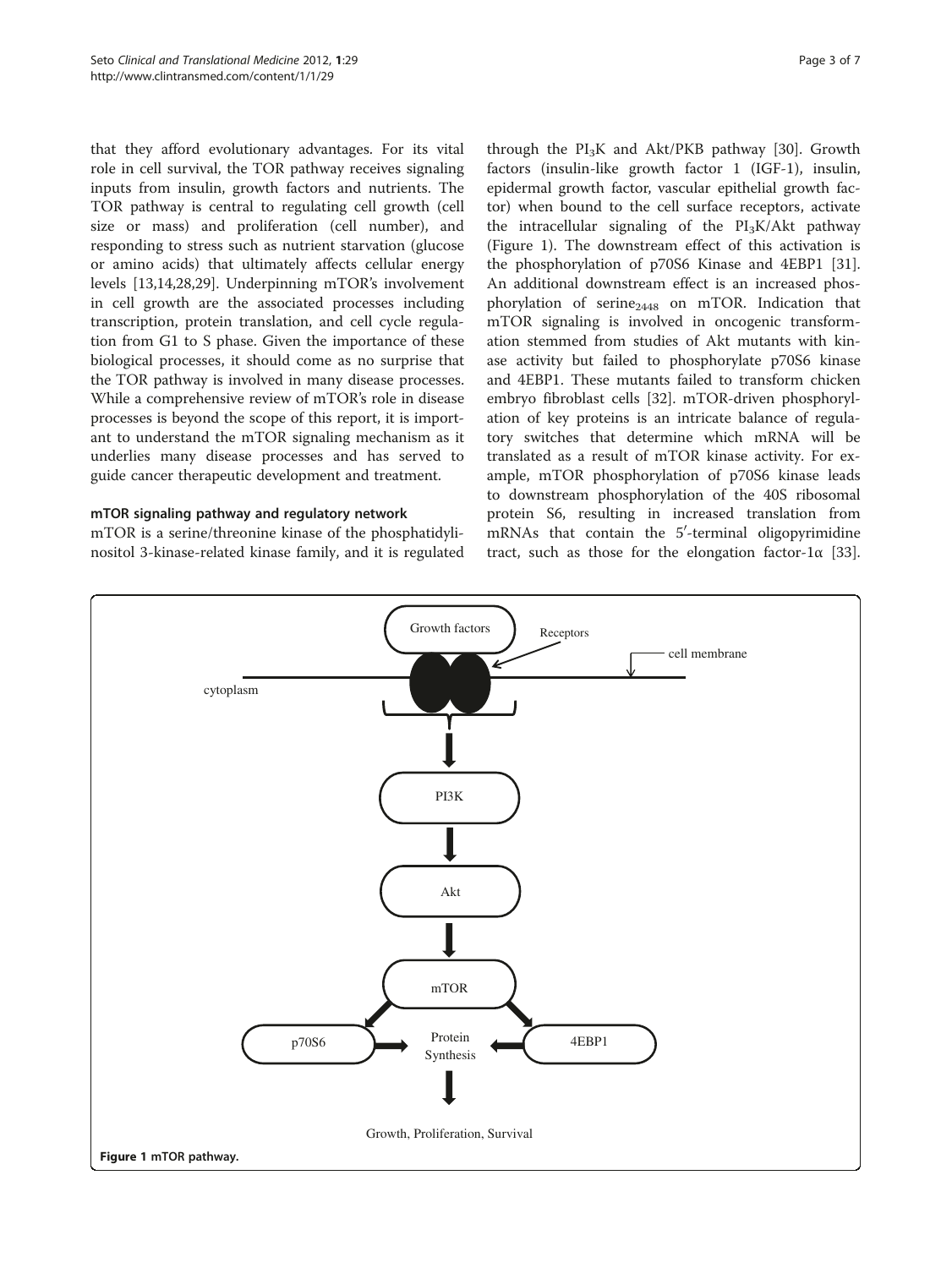Together, these steps lead to increased ribosomal biosynthesis and protein synthesis generally. Activation of 4EBP1 translation initiation factor, on the other hand, leads to increased translation from  $mRNAs$  with  $5^{\prime}$ untranslated regions such as those for cyclin D1 and c $myc$ , which are crucial to cell cycling (Figure 2). These examples illustrate mTOR's role in regulating protein biosynthesis by phosphorylating key proteins.

Another important process that is regulated by  $PI_3K$ signaling involves lipid kinases in the phosphorylation of phosphoinositides. Activated PI3K leads to increased production of phosphatidylinositol 3, 4, 5-triphosphate  $(PIP_3)$ , which in turn recruits Akt for cell growth, proliferation, and survival. These are hallmarks for cancers. Conversely,  $PIP_3$  is negatively regulated by a tumor suppressor, phosphatase and tensin homolog (PTEN) via dephosphorylation. Phosphorylation is also inhibited by rapamycin. It should come as no surprise, due to the significance of the regulatory activities of the PI3K/Akt pathway and its interaction with mTOR, that dysfunction of these signaling activities would alter cellular functions, as observed in most cancers. Dysfunction can also stem from genetic mutations. Mutations or gene amplification are found in components of the  $PI_3K/Akt$ pathway in a large number of tumors [[34](#page-5-0)]. A remarkably large percentage of breast cancer, greater than 70%, was found to have mutations in the genes involved in this pathway [[35](#page-5-0)].

### mTOR inhibitors target breast cancer mechanism

Recognition of rapamycin's anti-tumor target of the mTOR pathway led to the development of analogues of

rapamycin as chemotherapeutic agents against solid tumor types, including breast cancer. However, there are substantial challenges with the pharmacokinetics of rapamycin due to its lipophilic chemistry [[32\]](#page-5-0). Various formulations have been tested to improve its poor water solubility and bioavailability for clinical applications. Currently three analogues of rapamycin have been developed: Temsirolimus (Wyeth/Pfizer) [\[36\]](#page-5-0), Deforolimus or Ridaforolimus (Merck/Ariad) and Everolimus, manufactured by Novartis [[35,37,38\]](#page-5-0). Although these analogues differ in their formulation and bioavailability, the mechanism of inhibition is the same, binding to the mTORC1 target, thereby arresting cell cycling at the G1 phase. Temsirolimus was approved by the FDA for treating renal cell carcinoma. For metastatic breast cancer, temsirolimus in combination with letrozole was used in a phase III trial, but the combination of drugs did not show benefit over letrozole (aromatase inhibitor) alone [[39\]](#page-5-0).

As an mTORC1 inhibitor, everolimus reduces Akt and mTOR signaling, resulting in increased apoptosis. Everolimus alone or in combination with tamoxifen has been evaluated in postmenopausal breast cancer patients with hormone receptor positive, HER2 negative metastatic breast cancer. Bachelot et al. [[40\]](#page-6-0) reported a 46% reduction in risk of progression with the combination of tamoxifen and everolimus vs. tamoxifen alone. Risk of death was also reduced, by 55%, in the combined drug treatment group. For patients whose disease has progressed despite treatment with trastuzumab and chemotherapy, it has been shown that the addition of everolimus to trastuzumab and chemotherapy provides a 19% to 44%

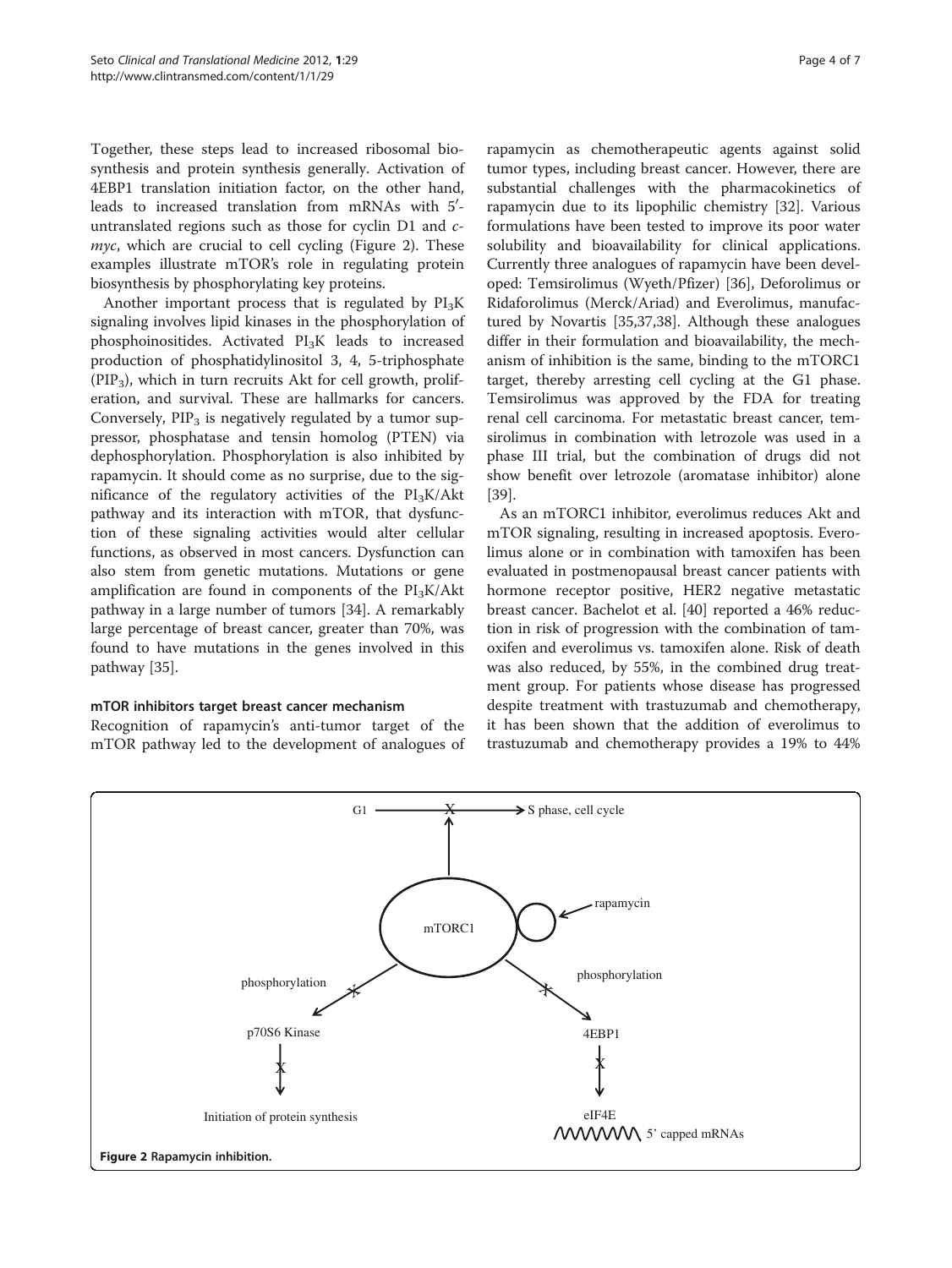response rate [\[41](#page-6-0)-[43\]](#page-6-0). A summary of the therapeutic compounds discussed in this review is listed in Table 1.

It is postulated that there are cross-talks between signaling pathways: hormone signaling and the PI3K/Akt/ mTOR pathways. Hormone receptor positive tumors rely on hormone-mediated signaling for growth. However, as hormone treatment continues, adaptive upregulation of growth factor mediated signaling, such as the PI3K/Akt/mTOR pathway, reinforces cross-talks leading to constitutive activation of the cell growth pathways, rendering the patients resistant to hormone treatment [[35,](#page-5-0)[44-47\]](#page-6-0). Everolimus, by inhibiting the PI3K/Akt/ mTOR signaling, has been shown to restore hormone sensitivity [\[48](#page-6-0)]. Everolimus was recently approved by the FDA for use in combination with Aromasin for treating advanced hormone-receptor positive HER2-negative breast cancer [\[49\]](#page-6-0).

#### Translational research: a public-private partnership

The discovery of rapamycin in 1972 was serendipitous but this fortuitous beginning has led to immense impact on medicine. Over the subsequent decades, its activities have been widely investigated. It has been found to be an exceptionally "versatile" molecule in that it possesses antifungal, immunosuppressive, and anticancer activities. These characteristics attracted investigators from different disciplines to pursue basic research on the pharmacology of rapamycin, synthetic chemistry to produce analogues, mechanistic studies on disease processes, and

|  |  | Table 1 Summary of cancer drugs in this review |  |  |  |
|--|--|------------------------------------------------|--|--|--|
|--|--|------------------------------------------------|--|--|--|

| Rapamycin<br>analogues                              | Known target                          | <b>Disease</b>                                                                                                     |  |
|-----------------------------------------------------|---------------------------------------|--------------------------------------------------------------------------------------------------------------------|--|
| Temsirolimus                                        | mTOR                                  | Renal cell carcinoma                                                                                               |  |
| Ridaforolimus<br>(formerly known<br>as Deforolimus) | mTOR                                  | Breast cancer<br>Soft tissue sarcoma<br>Head and neck cancer<br>Non-small cell<br>lung cancer<br>Colorectal cancer |  |
| Fverolimus                                          | mTOR                                  | Hormone receptor<br>positive, HER2<br>negative<br>breast cancer                                                    |  |
| Inhibitors/Antibodies                               |                                       |                                                                                                                    |  |
| I etrozole                                          | Competitive inhibitor<br>of aromatase | Breast cancer                                                                                                      |  |
| Tamoxifen                                           | Antagonist of<br>estrogen receptor    | Breast cancer                                                                                                      |  |
| Trastuzumab                                         | HER2 receptor                         | Breast cancer                                                                                                      |  |
| Aromasin                                            | Aromatase inhibitor                   | Hormone receptor<br>positive, HER2<br>negative<br>breast cancer                                                    |  |
| Lapatinib                                           | <b>FGFR</b>                           | HER2 positive<br>breast cancer                                                                                     |  |

clinical research on therapeutic development and disease treatment. However, a single individual, Dr. Suren Sehgal, is noteworthy for his keen observation that rapamycin may have antitumor activities. He contacted the NCI to test rapamycin in order to confirm his suspicion. His research was made even more poignant as his employer made a management decision that practically shut down his research on rapamycin. After several years of inactivity, rapamycin research was resurrected when Wyeth and Ayerst merged and the company leadership was convinced by the promising results from animal testing to continue funding rapamycin therapeutic development.

The NCI's Developmental Therapeutics Program [[50](#page-6-0)] was established by Congress in 1955 as the Cancer Chemotherapy National Service Center to provide preclinical data on compounds that the NCI solicits from government laboratories, academic institutions, and industry [[49\]](#page-6-0). These compounds include both synthetic chemicals (140,000) and natural products (80,000). Of all the compounds screened by this program, approximately 40% originated from industry. Research from DTP has led to anticancer drugs that are in use today. For example, Paclitaxel was discovered as a natural product from Yew trees and developed for clinical use for breast and other types of cancer [[9\]](#page-5-0). Recently, DTP research led to the development of eribulin mesilate as a microtubule inhibitor for metastatic breast cancer [\[51](#page-6-0)], and FDA approval was issued in 2010. DTP has been successful in producing more than 40 U.S. licensed chemotherapeutic drugs. Many of these have been produced in collaboration with the commercial sector. The Everolimus clinical trial sponsored by Novartis is the translational product of privately- and federally-funded basic research on rapamycin and the PI3K/Akt/mTOR signaling. This is another example that illustrates the partnership between the federal government and the industrial partners that is the cornerstone of clinical translational research.

Another NIH program that facilitates small molecule screening is the Molecular Library Screening Centers Network (MLSCN), established in 2008, to provide large-scale screening capacity necessary to identify small molecules that can be optimized as chemical probes to study the functions of genes, cells, and biochemical pathways in health and disease. These small molecules may be used by researchers in the public and private sectors to validate new drug targets, which could then move into the drug-development pipeline. The first example of successful translation resulting from small molecule screening to Phase I clinical trial was the identification of Sphingosine-1-phosphate receptor. This receptor and related molecules were identified from research conducted by the Scripps Research Institute as part of the molecular library program. These small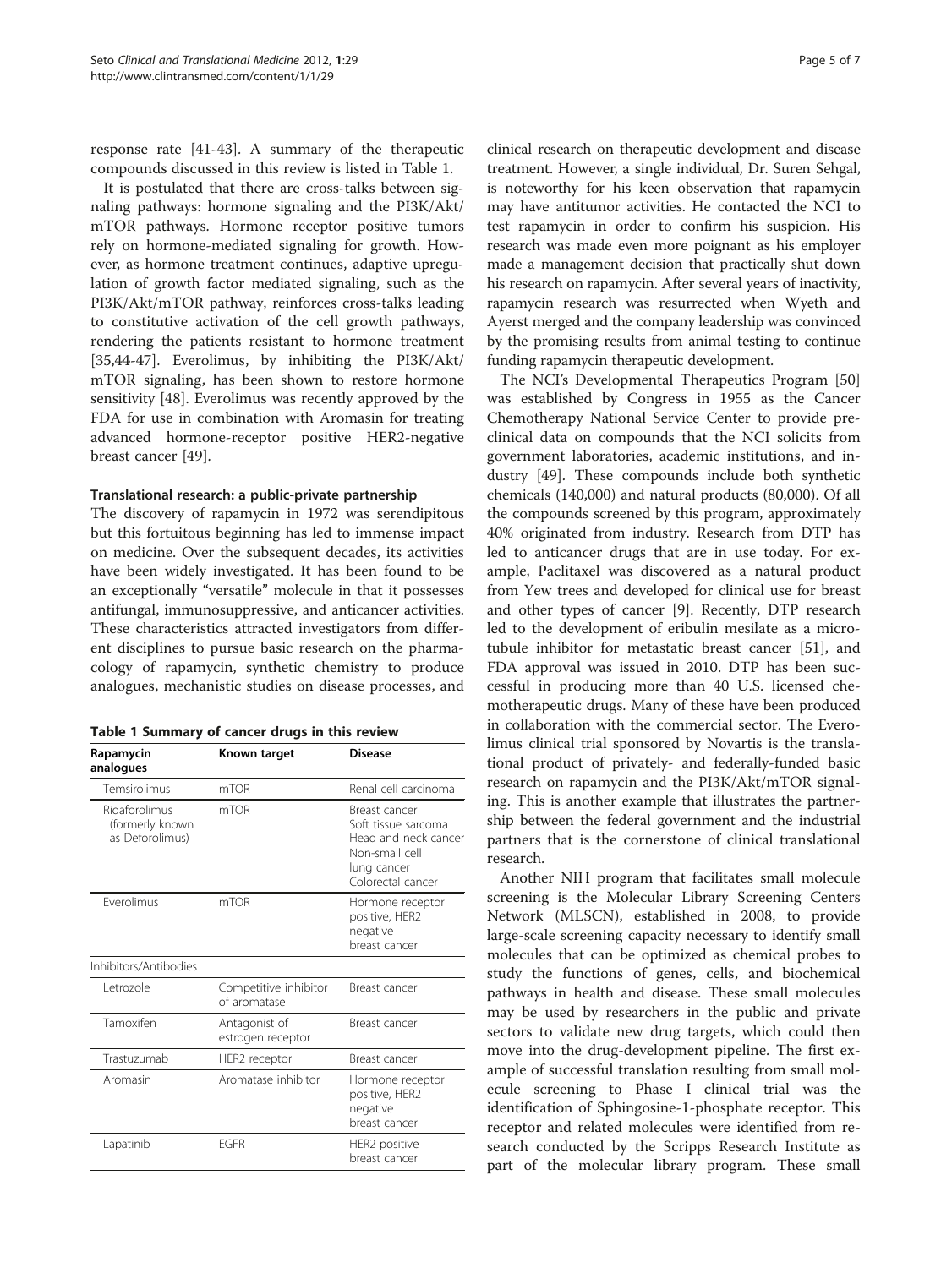<span id="page-5-0"></span>molecules were further developed by Scripps and a private entity, Receptors, Inc., for potential treatment for multiple sclerosis [[52](#page-6-0)]. It is hoped, through continuing collaborations among preclinical and clinical investigators in both the public and private sectors, that breast cancer therapeutics will continue to be developed based on the molecular mechanism of the disease. The enhancement of the armamentarium for breast cancer should continue to reduce the mortality and morbidity for patients.

#### Conclusion

The story of rapamycin illustrates the need for basic discovery research and the elucidation of biological mechanisms to inform translation to clinical research and clinical trials. It may take decades to unravel the full complexity of biological systems. Basic and translational research is typically funded by the government. However, there is an important role for public-private partnership in research, especially as it advances to clinical trials as described in this report.

#### Competing interests

The author declares that she has no competing interests.

#### Acknowledgements

The author is indebted to Drs. Richard Leapman, Richard Conroy, Anthony Sastre, and Anthony Demsey for their critical review and to Ms. Christine Rogers for her assistance with preparing the manuscript.

#### Received: 12 October 2012 Accepted: 5 November 2012 Published: 15 November 2012

#### References

- 1. Breast Cancer:<http://www.cancer.gov/cancertopics/types/breast>.
- 2. Xia JQ, Lo JY, Yang K, Floyd CE, Boone JM: Dedicated breast computed tomography: volume image denoising via a partial-diffusion equation based technique. Med Phys 2008, 35:1950–1958.
- 3. Centers for Disease Control and Prevention: Decline in breast cancer incidence – United States, 1999-2003. Morb Mortal Wkly Rep 2007, 56:549–553.
- 4. Barnett CM: Everolimus: targeted therapy on the horizon for the treatment of breast cancer. Pharmacotherapy 2012, 32:383–396.
- 5. Sehgal SN, Baker H, Vézina C: Rapamycin (AY-22,989), a new antifungal antibiotic. II. Fermentation, isolation and characterization. J Antibiot (Tokyo) 1975, 28:727–732.
- 6. Abraham RT, Wiederrecht GJ: Immunopharmacology of rapamycin. Annu Rev Immunol 1996, 14:483–510.
- 7. Rapamune: [http://www.ema.europa.eu/ema/index.jsp?curl=pages/](http://www.ema.europa.eu/ema/index.jsp?curl=pages/medicines/human/medicines/000273/human_med_001010.jsp&mid=WC0b01ac058001d124) [medicines/human/medicines/000273/human\\_med\\_001010.](http://www.ema.europa.eu/ema/index.jsp?curl=pages/medicines/human/medicines/000273/human_med_001010.jsp&mid=WC0b01ac058001d124) [jsp&mid=WC0b01ac058001d124.](http://www.ema.europa.eu/ema/index.jsp?curl=pages/medicines/human/medicines/000273/human_med_001010.jsp&mid=WC0b01ac058001d124)
- 8. Garber K: Rapamycin's resurrection: a new way to target the cancer cell cycle. J Natl Cancer Inst 2001, 93:1517–1519.
- 9. Douros J, Suffness M: New antitumor substances of natural origin. Cancer Treat Rev 1981, 8:63–87.
- 10. Huang S, Houghton PJ: Targeting mTOR signaling for cancer therapy. Curr Opin Pharmacol 2003, 3:371–377.
- 11. Sawyers CL: Will mTOR inhibitors make it as cancer drugs? Cancer Cell 2003, 4:343–348.
- 12. Heitman J, Movva NR, Hall MN: Targets for cell cycle arrest by the immunosuppressant rapamycin in yeast. Science (New York, NY) 1991, 253:905–909.
- 13. Oldham S, Montagne J, Radimerski T, Thomas G, Hafen E: Genetic and biochemical characterization of dTOR, the Drosophila homolog of the target of rapamycin. Genes Dev 2000, 14:2689–2694.
- 14. Zhang H, Stallock JP, Ng JC, Reinhard C, Neufeld TP: Regulation of cellular growth by the Drosophila target of rapamycin dTOR. Genes Dev 2000, 14:2712–2724.
- 15. Long X, Spycher C, Han ZS, Rose AM, Muller F, Avruch J: TOR deficiency in C. elegans causes developmental arrest and intestinal atrophy by inhibition of mRNA translation. Curr Biol 2002, 12:1448–1461.
- 16. Cruz MC, Cavallo LM, Gorlach JM, Cox G, Perfect JR, Cardenas ME, Heitman J: Rapamycin antifungal action is mediated via conserved complexes with FKBP12 and TOR kinase homologs in Cryptococcus neoformans. Mol Cell Biol 1999, 19:4101–4112.
- 17. Menand B, Desnos T, Nussaume L, Berger F, Bouchez D, Meyer C, Robaglia C: Expression and disruption of the Arabidopsis TOR (target of rapamycin) gene. Proc Natl Acad Sci U S A 2002, 99:6422–6427.
- 18. Hay N, Sonenberg N: Upstream and downstream of mTOR. Genes Dev 2004, 18:1926–1945.
- 19. Alvarez-Ponce D, Aguade M, Rozas J: Network-level molecular evolutionary analysis of the insulin/TOR signal transduction pathway across 12 Drosophila genomes. Genome Res 2009, 19:234–242.
- 20. Janus A, Robak T, Smolewski P: The mammalian target of the rapamycin (mTOR) kinase pathway: its role in tumourigenesis and targeted antitumour therapy. Cell Mol Biol Lett 2005, 10:479–498.
- 21. Jiang BH, Liu LZ: Role of mTOR in anticancer drug resistance: perspectives for improved drug treatment. Drug Resist Updat 2008, 11:63–76.
- 22. Inoki K, Ouyang H, Li Y, Guan KL: Signaling by target of rapamycin proteins in cell growth control. Microbiol Mol Biol Rev 2005, 69:79–100.
- 23. Wang ZW, Zhong JT, Inuzuka H, Gao DM, Shaik S, Sarkar FH, Wei WY: An evolving role for DEPTOR in tumor development and progression. Neoplasia (New York, NY) 2012, 14:368–375.
- 24. Abraham RT: Identification of TOR signaling complexes: more TORC for the cell growth engine. Cell 2002, 111:9-12.
- 25. Schmelzle T, Hall MN: TOR, a central controller of cell growth. Cell 2000, 103:253–262.
- 26. Shamji AF, Nghiem P, Schreiber SL: Integration of growth factor and nutrient signaling: implications for cancer biology. Mol Cell 2003, 12:271–280.
- 27. Zoncu R, Efeyan A, Sabatini DM: mTOR: from growth signal integration to cancer, diabetes and ageing. Nat Rev Mol Cell Biol 2011, 12:21-35.
- 28. Fingar DC, Blenis J: Target of rapamycin (TOR): an integrator of nutrient and growth factor signals and coordinator of cell growth and cell cycle progression. Oncogene 2004, 23:3151–3171.
- 29. Fingar DC, Salama S, Tsou C, Harlow E, Blenis J: Mammalian cell size is controlled by mTOR and its downstream targets S6K1 and 4EBP1/eIF4E. Genes Dev 2002, 16:1472–1487.
- 30. Wullschleger S, Loewith R, Hall MN: TOR signaling in growth and metabolism. Cell 2006, 124:471–484.
- 31. Chung J, Kuo CJ, Crabtree GR, Blenis J: Rapamycin-FKBP specifically blocks growth-dependent activation of and signaling by the 70 kd S6 protein kinases. Cell 1992, 69:1227–1236.
- 32. Aoki M, Blazek E, Vogt PK: A role of the kinase mTOR in cellular transformation induced by the oncoproteins P3k and Akt. Proc Natl Acad Sci U S A 2001, 98:136–141.
- 33. Avruch J, Belham C, Weng Q, Hara K, Yonezawa K: The p70 S6 kinase integrates nutrient and growth signals to control translational capacity. Prog Mol Subcell Biol 2001, 26:115–154.
- 34. Yuan TL, Cantley LC: PI3K pathway alterations in cancer: variations on a theme. Oncogene 2008, 27:5497–5510.
- 35. Miller TW, Rexer BN, Garrett JT, Arteaga CL: Mutations in the phosphatidylinositol 3-kinase pathway: role in tumor progression and therapeutic implications in breast cancer. Breast Cancer Res 2011, 13:224.
- 36. Inc. WP: TORISEL Kit (etmsirolimus) injection, for intravenous infusion only package insert. Philadelphia, PA: Wyeth Pharmaceuticals, Inc; 2010.
- 37. Corporation. NP: AFINITOR (everolimus) tablets for oral administration package insert. East Hanover, NJ: Novartis Pharmaceuticals Corporation; 2011.
- 38. Margariti N, Fox SB, Bottini A, Generali D: "Overcoming breast cancer drug resistance with mTOR inhibitors". Could it be a myth or a real possibility in the short-term future? Breast Cancer Res Treat 2011, 128:599–606.
- 39. Gligorov J, Azria D, Namer M, Khayat D, Spano JP: Novel therapeutic strategies combining antihormonal and biological targeted therapies in